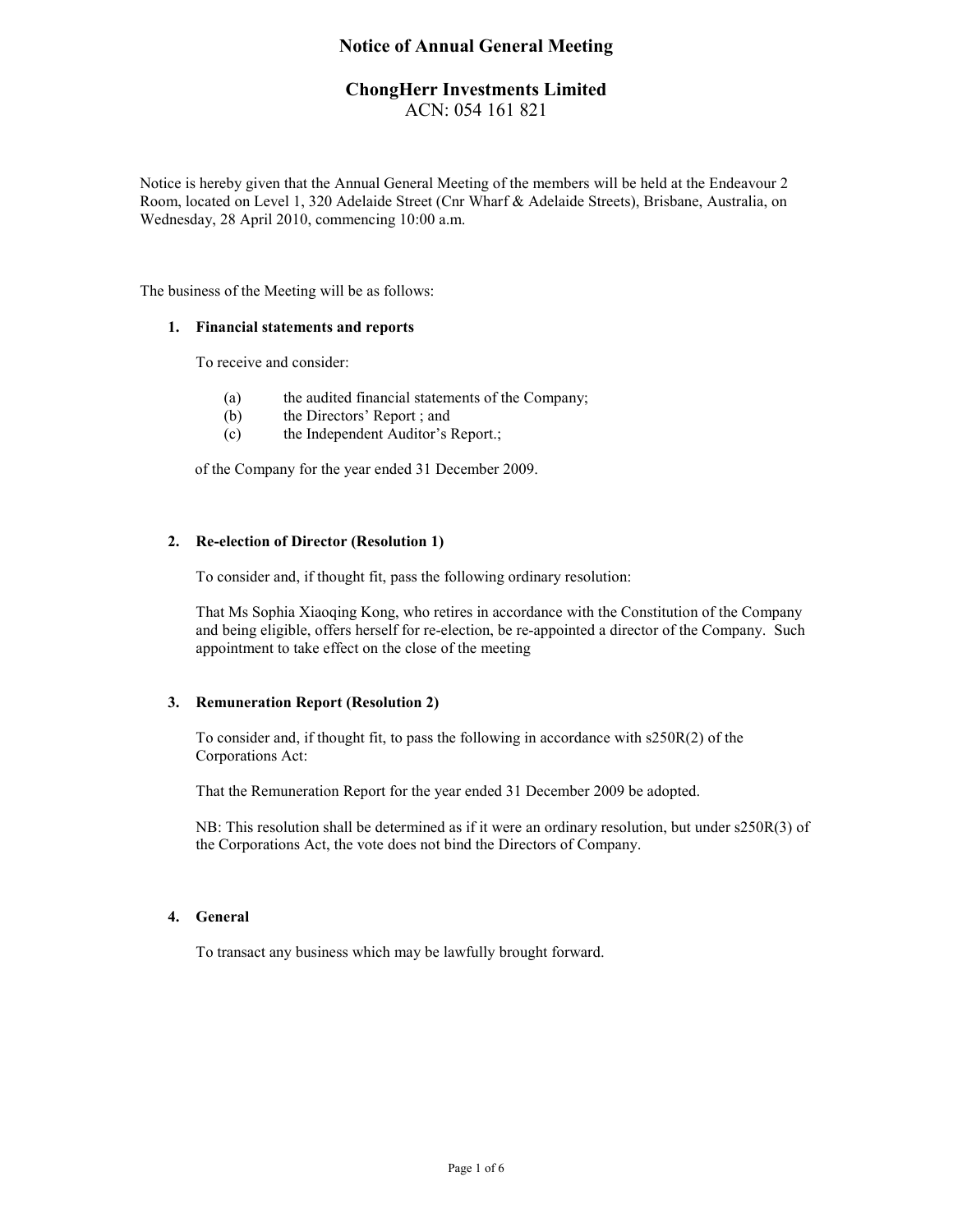# *Explanatory Notes*

## **Financial Statements and Reports**

The Corporations Act 2001 requires the Directors to present before the Meeting the Financial Report, Directors' Report and the Auditor's Report for the year ended 31 December 2009.

Neither the Corporations Acts nor the Company's Constitution requires Shareholders to vote on the reports. However, Shareholders will be given reasonable opportunity to raise questions with respect to these reports and statements and the management of the Company at the meeting.

In addition shareholders may at the meeting ask questions of the auditor in relation to the conduct of the audit, the preparation and content of the auditor's report, the accounting policies adopted by the Company for the preparation for the financial statements, and auditor's independence in relation to the conduct of the audit. Members may submit written questions to the auditor in relation to the above items. Any written questions to the auditor must be submitted to the Company five days before the Annual General Meeting.

## **Proposed Resolution 1 – Re-election of Director**

In accordance with the Company's Constitution Ms Sophia Xiaoqing Kong retires by rotation and being eligible, offers herself for re-election.

Ms Sophia Xiaoqing Kong, E*xecutive Director* 

Ms Kong holds a Master's Degree in Architecture Design and a Bachelor's Degree on Urban Planning. She was appointed a director in June 2003, bringing to the Board over 16 years professional and business management experience.

### **Resolution 2: Remuneration Report**

The Remuneration Report sets out the Company's remuneration arrangements for the Managing Director, executives and non-executive directors. In addition, the Corporations Act requires the Remuneration Report be adopted by the Shareholders and put to vote. The vote on this resolution is only advisory and does not bind the Company or its directors. The Shareholders will be given a reasonable opportunity to comment on and ask questions about the Remuneration Report.

The Remuneration Report is contained in the Annual Report on page 9.

### **Admission to Meeting**

For the purpose of determining entitlement to attend and vote and voting rights at the AGM, shares shall be taken to be held by the persons who are registered as shareholders as at 5pm Australian Eastern Standard time on the  $25<sup>th</sup>$  of April 2010.

### **Proxies**

A Shareholder who is entitled to attend and vote at the meeting may appoint a person as the Shareholder's proxy to attend and vote on behalf of that Shareholder.

If a Shareholder is entitled to cast two or more votes at the meeting, they may appoint two proxies. If you require an additional proxy form, the Company will supply it on request.

If a Shareholder appoints two proxies, the appointment of the proxies may specify the proportion or the number of that Shareholder's votes that each proxy may exercise. If the appointment does not so specify, each proxy may exercise half of the votes. Fractions of votes will be disregarded.

A proxy need not be a Shareholder of the Company.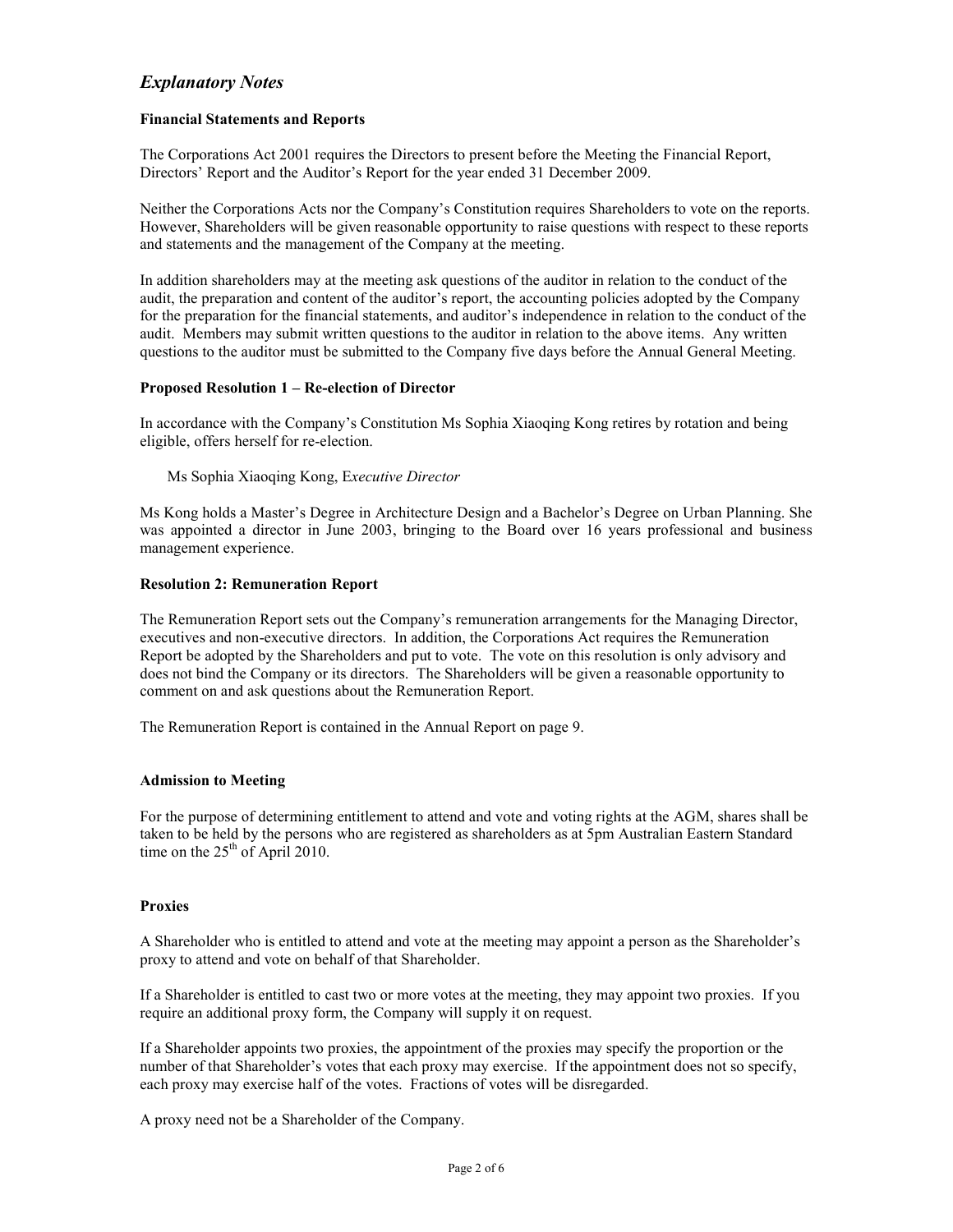To be effective, the Company must receive the completed proxy form and, if the form is signed by the Shareholder's attorney, the authority under which the proxy form is signed (or a certified copy of the authority) by no later than 48 hours before the meeting.

Proxies may be lodged with the Company:

| by mail to:                 | ChongHerr Investments Ltd<br>GPO Box 2917<br>Brisbane 4001                                    |
|-----------------------------|-----------------------------------------------------------------------------------------------|
| by facsimile to fax number: | 07 3221 2188                                                                                  |
| by e-mail to:               | vicky@chongherr.com.au                                                                        |
| by delivery:                | ChongHerr Investments Ltd<br>Level 34, Central Plaza One<br>345 Queen Street<br>Brisbane 4000 |

Proxies given by corporate Shareholders must be executed in accordance with section 127 of the *Corporations Act 2001* (Cth) or signed by a duly authorised officer or attorney.

A proxy may decide whether to vote on any motion, except where the proxy is required by law or the Company's constitution to vote, or abstain from voting, in their capacity as proxy. If a proxy is directed how to vote on an item of business, the proxy may vote on that item only in accordance with the direction. If a proxy is not directed how to vote on an item of business, the proxy may vote as he or she thinks fit.

If a Shareholder appoints the chairperson of the meeting as the Shareholder's proxy and does not specify how the chairperson is to vote on an item of business, the chairperson will vote, as proxy for that Shareholder, in favour of that item on a poll.

## **Questions and comments by shareholders at the meeting**

In accordance with the Corporations Act, a reasonable opportunity will be given to shareholders as a whole to ask questions about or make comments on the management of ChongHerr Investments at the meeting.

By Order of Board

Mit&2\$

Dehui Liu Chairman

Date: 25 March 2010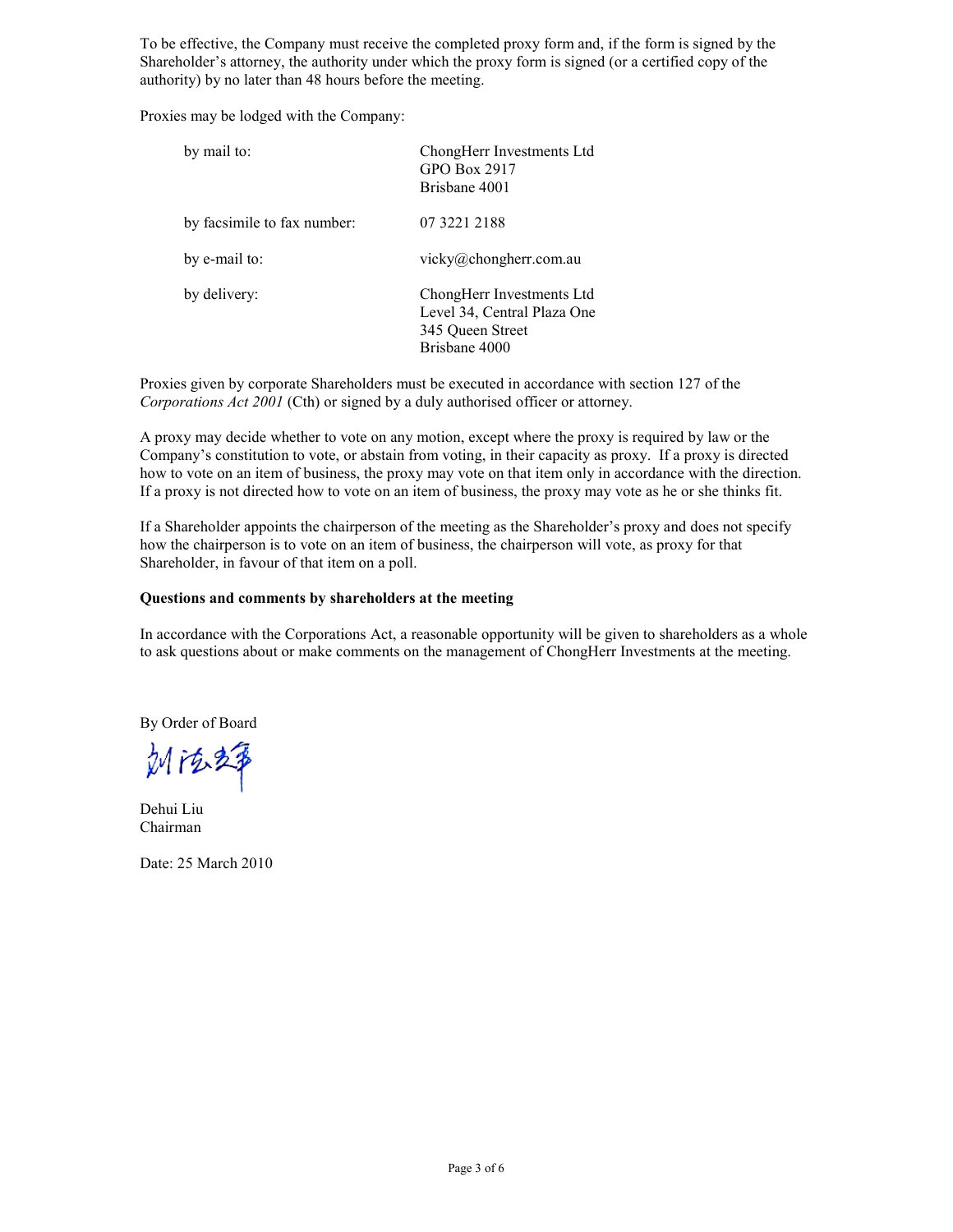### **CHONGHERR INVESTMENTS LIMITED ACN 054 161 821**

### **PROXY FORM**

The Secretary ChongHerr Investments Limited Level 34, Central Plaza One 345 Queen Street, GPO Box 2917 Brisbane, Qld 4000<br>Tel: 61-7-3221 1166

Fax: 61-7-3221 2188

 $\text{I/WE}$   $\blacksquare$ 

(Name)

 $\text{of }$ (Address)

being a member/members (shareholders) of ChongHerr Investments Limited hereby

appoint  $\blacksquare$ 

(Name of Proxy)

or failing him/her the Chairman of the Meeting, as my/our proxy to vote for me/us on our behalf at the Annual General Meeting of the Company to be held at the Endeavour 2 Room, located on Level 1, 320 Adelaide Streets (Cnr Wharf & Adelaide Street), Brisbane, Australia, on 28 April 2010 at 10:00 am and at any adjournment therefore in the manner indicted below.

Business (tick as appropriate)

|              |                                           | <b>FOR</b> | <b>AGAINST</b> | ABSTAIN* |
|--------------|-------------------------------------------|------------|----------------|----------|
| Resolution 1 | Re-election of Ms Sophia Xiaoging<br>Kong |            |                |          |
| Resolution 2 | <b>Remuneration Report</b>                |            |                |          |

\*If you mark the Abstain box for a particular resolution you are directing your proxy not to vote on your behalf on a show of hands or a poll and your votes will not be counted in computing the required majority poll.

If the chair of the meeting is appointed as your proxy, or may be appointed by default and you do not wish to direct your proxy how to vote in respect of a resolution, please place a mark in the box.

By marking this box, you acknowledge that the Chair of the meeting may exercise your proxy even if he has an interest in the outcome of the resolution/s and that votes cast by the Chair of the meeting for those resolutions other than as proxy holder will be disregarded because of that interest.

If you do not mark this box and you have not directed your proxy how to vote, the Chair will not cast your vote on the resolution and your votes will not be counted in calculating the required majority if a poll is called on the resolution.

**Chairman's Voting Intentions:** The Chairman intends to vote "For" for all Resolutions outlined above on behalf of all undirected proxies. If the member (shareholder) is an individual member or joint holder please sign below:

Signature:

Dated this day of 2010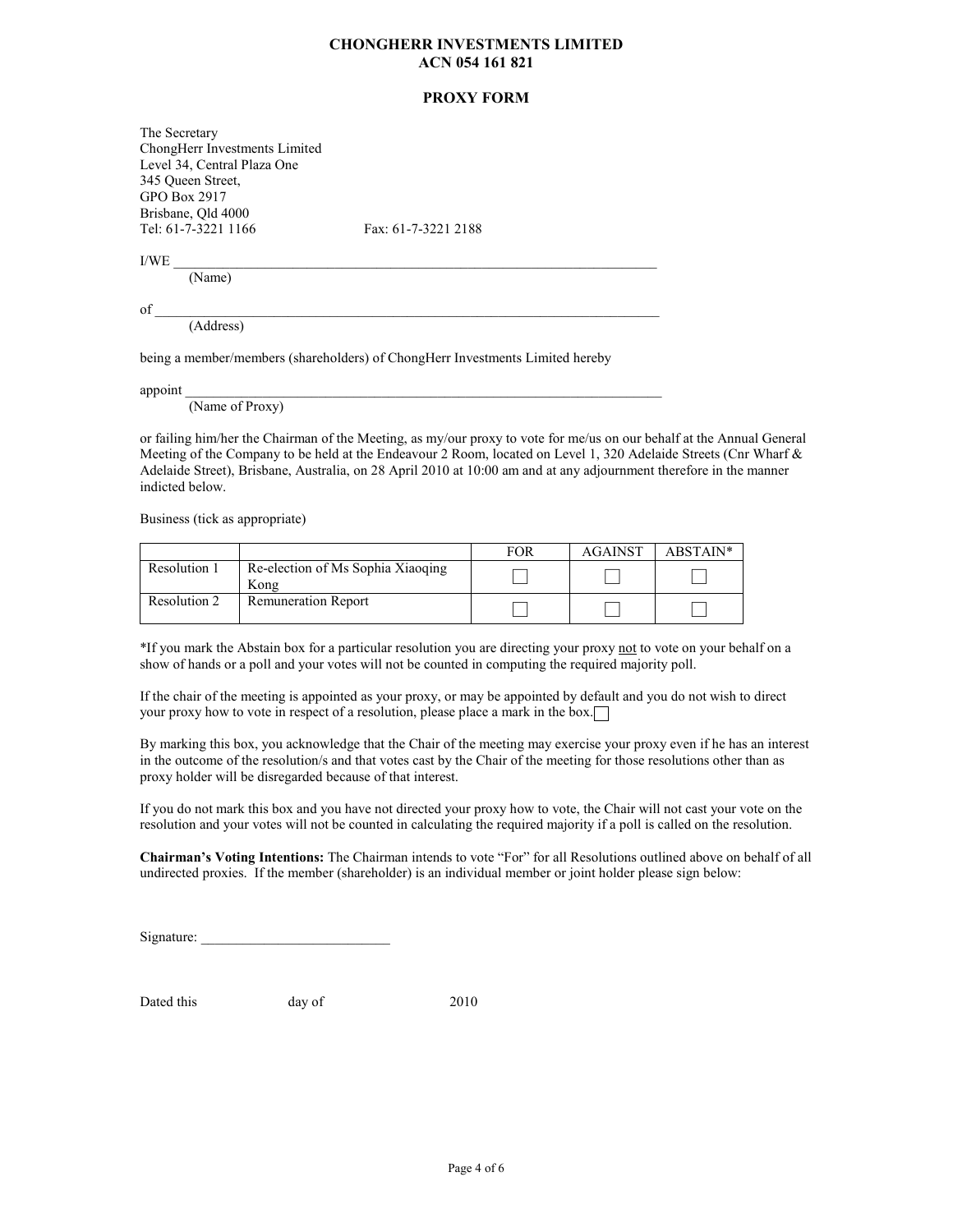If the member (shareholder) is a company:

#### Affix common seal (if required by constitution)

|  |  | Director/Sole Director and Secretary |
|--|--|--------------------------------------|
|  |  |                                      |

Dated this day of 2010

Director/Secretary

**How to complete the Proxy Form** 

#### **1. Appointment of a Proxy**

If you wish to appoint the Chairman of the Meeting as your proxy, mark the box. If the person you wish to appoint as your proxy is someone other than the Chairman of the Meeting please write the name of that person. If you leave this section blank, or your named proxy does not attend the meeting, the Chairman of the Meeting will be your proxy. A proxy need not be a security holder of the company.

#### **2. Votes on Items of Business**

You may direct your proxy how to vote by placing a tick in one of the three boxes opposite each item of business. All your securities will be voted in accordance with such a direction unless you indicate only a portion of voting rights are to be voted on any item by inserting the percentage or number of securities you wish to vote in the appropriate box or boxes. If you do not mark any of the boxes on a given item, your proxy may vote as he or she chooses. If you tick more than one box on an item your vote on that item will be invalid.

#### **3. Appointment of a Second Proxy**

You are entitled to appoint up to two persons as proxies to attend the meeting and vote on a poll. If you wish to appoint a second proxy, an additional Proxy form may be obtained by telephoning the company's share registry or you may copy this form.

To appoint on a second proxy you must:

- (a) on each of the first Proxy Form and the second Proxy Form state the percentage of your voting rights or number of securities applicable to that form. If the appointments do not specify the percentage or number of votes that each proxy may exercise, each proxy may exercise half your votes. Fractions of votes will be disregarded.
- (b) Return both forms together in the same envelope.

#### **4. Signing Instructions**

You must sign this form as follows in the spaces provided:

| Individual:        | where the holding is in one name, the holder must sign.                                                                                                                                                                                                                                                                                                                                                                                                                 |
|--------------------|-------------------------------------------------------------------------------------------------------------------------------------------------------------------------------------------------------------------------------------------------------------------------------------------------------------------------------------------------------------------------------------------------------------------------------------------------------------------------|
| Joint Holding:     | where the holding is in more than one name, all of the security holders should<br>sign.                                                                                                                                                                                                                                                                                                                                                                                 |
| Power of Attorney: | to sign under Power of Attorney, you must have already lodged this document<br>with the registry. If you have not previously lodged this document for notation,<br>please attach a certified photocopy of the Power of Attorney to this form when<br>vou return it.                                                                                                                                                                                                     |
| Companies:         | where the company has a Sole Director who is also the Sole Company Secretary,<br>this form must be signed by that person. If the company (pursuant to section<br>204A of the Corporations Act 2001) does not have a Company Secretary, a Sole<br>Director can also sign alone. Otherwise this form must be signed by a Director<br>jointly with either another Director or a Company Secretary. Please indicate the<br>office held by signing in the appropriate place. |

If a representative of the corporation is to attend the meeting the appropriate "Certificate of Appointment of Corporate Representative" should be produced prior to admission. A form of the certificate may be obtained from the company's share registry.